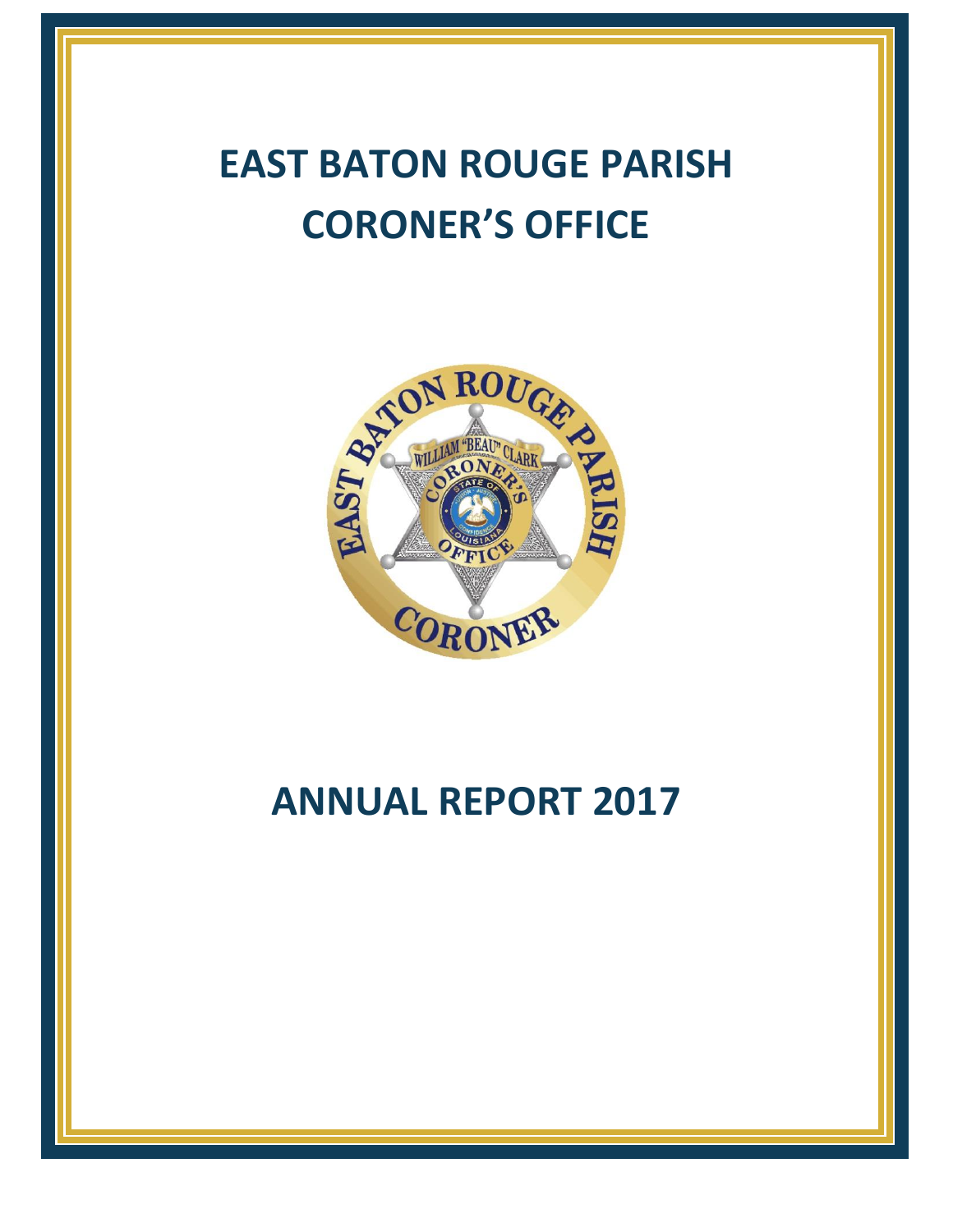# **Table of Contents**

| Graph 6: 2017 Louisiana Organ Procurement Agency Organ and Tissue Donations 14 |  |
|--------------------------------------------------------------------------------|--|
|                                                                                |  |
|                                                                                |  |
|                                                                                |  |
|                                                                                |  |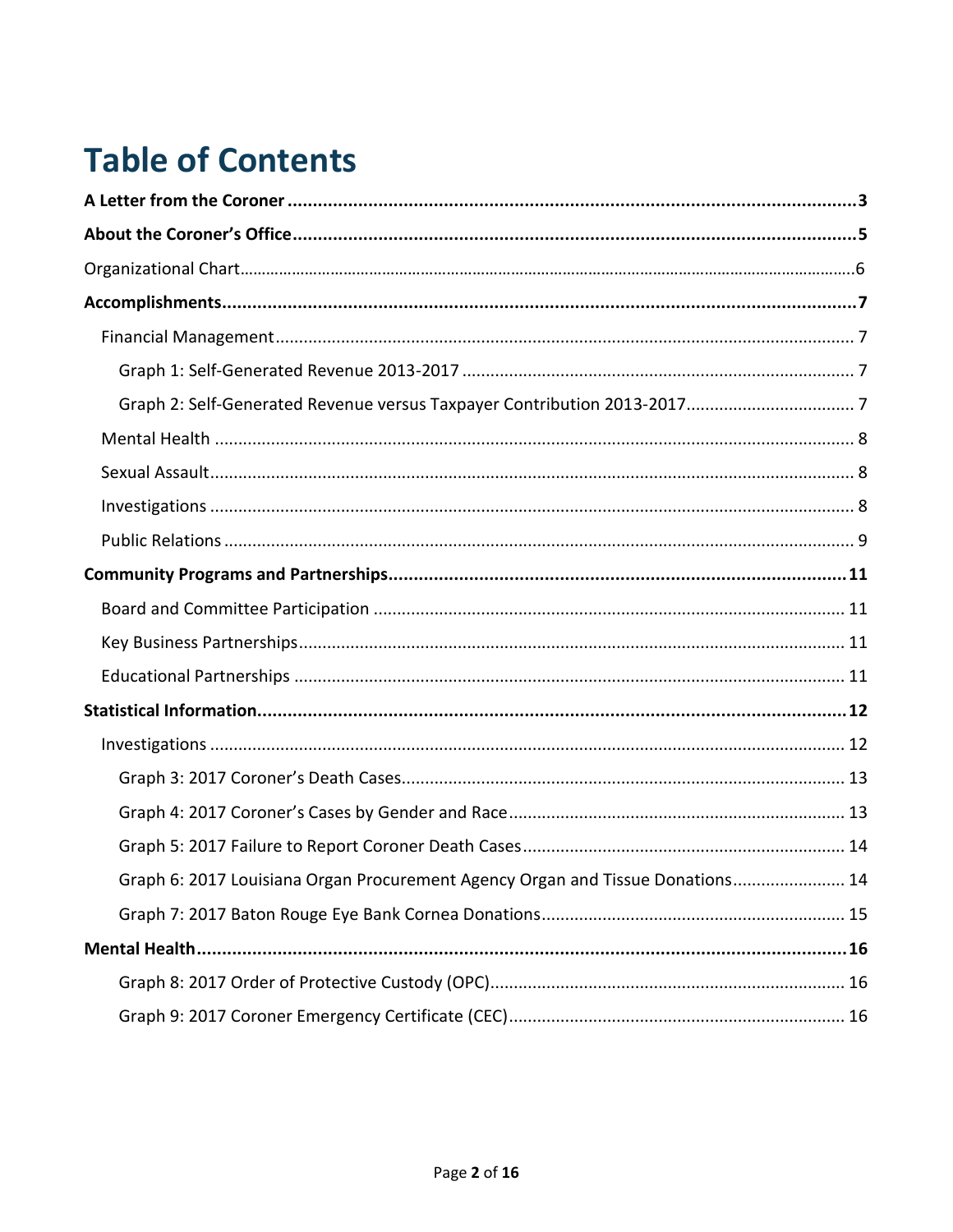# <span id="page-2-0"></span>**A Letter from the Coroner**



To the Citizens of East Baton Rouge Parish:

Enclosed you will find the Coroner's Annual Report for 2017. When I ran for Coroner in 2011, my platform was based on four fundamental goals for the East Baton Rouge Parish Coroner's Office:

- Dignity for the Deceased
- Compassion for the Family
- Service to Law Enforcement
- Integrity of the Office

I promised you that I would work on your behalf to make the East Baton Rouge Parish Coroner's Office an office of which we can all be proud. As our sixth year has come to a close, I am pleased to report that we have made great strides in accomplishing our goals.

The following are some of our accomplishments for 2017:

- We provided expert testimony in the Louisiana and Federal Criminal Court system.
- In accordance with Louisiana Statutes, we maximized collection of revenue totaling \$774,959.
- We are having continued success with our Regional Autopsy Program for the parishes surrounding East Baton Rouge Parish - Ascension (103 cases), Pointe Coupee (14 cases), West Feliciana (27 cases) and Livingston (76 cases).
- We donated 82,116 prescription drugs to the St. Vincent de Paul Community Pharmacy.
- I now serve as President of the Louisiana State Coroner's Association and played an active role and supported the LSMS in the successful passage of opioid legislation with HB 192 and SB 55.
- I continue to serve on multiple boards and committees.

While we accomplished much in 2017, there is more to be done in the coming years to make the Coroner's Office a model for other coroners' offices in the state, region and the nation. Our focus for the future will involve several areas:

- **Death investigations** I will maintain the gold standard of death investigation.
- **Infant Mortality** My goal continues to be to prevent 100% of these tragic losses. In 2016 my office participated in the Cribs for Kids Safe Sleep Initiative and formed a Safe Sleeping Task Force with regional stakeholders. In 2017 we focused on a Safe Sleeping Education Campaign and saw a significant decrease in infant deaths that were due to unsafe sleeping environments. I will continue to work with community partners to better educate families on infant safe sleeping environments.
- **Heroin Deaths** In 2017 my office continued an anti-heroin campaign. Our office worked with the Louisiana Opioid Task Force and the Office of the Governor to create impactful public policies to protect our citizens. I will continue to address our opioid epidemic in both our death investigations and with those in our community suffering from substance abuse problems.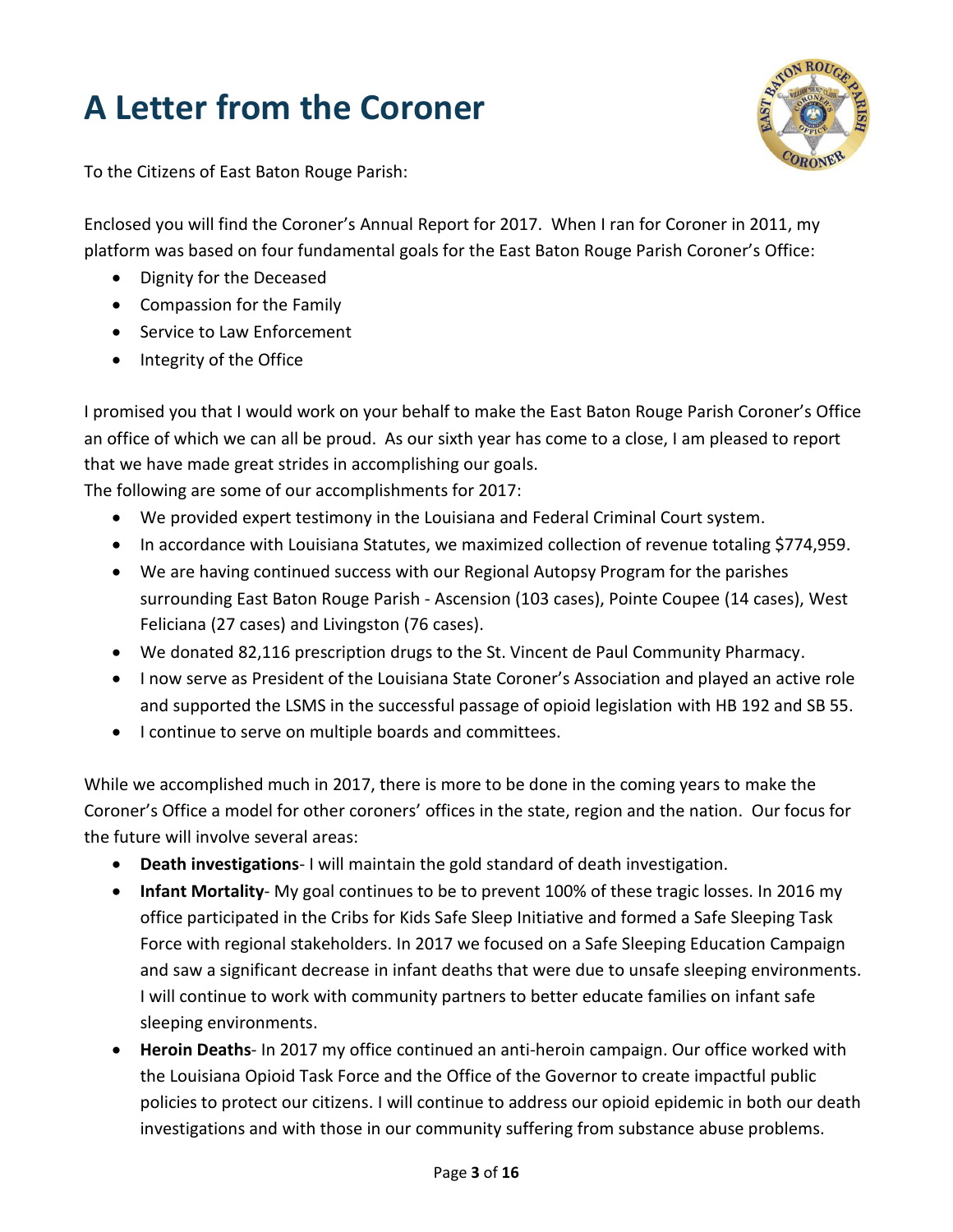- **Mental Health** I will continue my efforts to implement an automated system for Physician Emergency Certificates and Coroner Emergency Certificates by working with Louisiana Department of Health and other stakeholders. I will continue to work with community partners to open a new mental health stabilization center to prevent the inappropriate incarceration of our citizens with mental illness and the overcrowding of emergency departments.
- **Sexual Assault** When I took office in 2012, I recognized the need for all victims of sexual assault, including men, women and children, to receive appropriate, efficient and consistent forensic medical exams with the highest level of dignity and in full compliance with state law. I understood that Sexual Assault Nurse Examiners (SANE) are considered best-practice when conducting forensic medical exams. In 2016, I successfully implemented a SANE protocol that includes not only East Baton Rouge Parish but the entire Louisiana Department of Health Region 2 of Ascension, Pointe Coupee, West Baton Rouge, Iberville, East Feliciana and West Feliciana. We have a solid team of SANEs with one full-time SANE Coordinator. We conducted 253 adult/adolescent exams beginning what I feel will be the gold standard in sexual assault forensic medical exams. Our goal for 2018 is to complete training in pediatric forensic medical examinations and begin 24/7 response for men, women and children of all ages.

I pledge to serve with continued tenacity to fulfill the promises I made when you saw fit to elect me. I understand that my staff and I are servants of this community and we pledge to be good stewards of your tax dollars.

Thank you for your support,

William Clark MD

William "Beau" Clark, M.D. East Baton Rouge Parish Coroner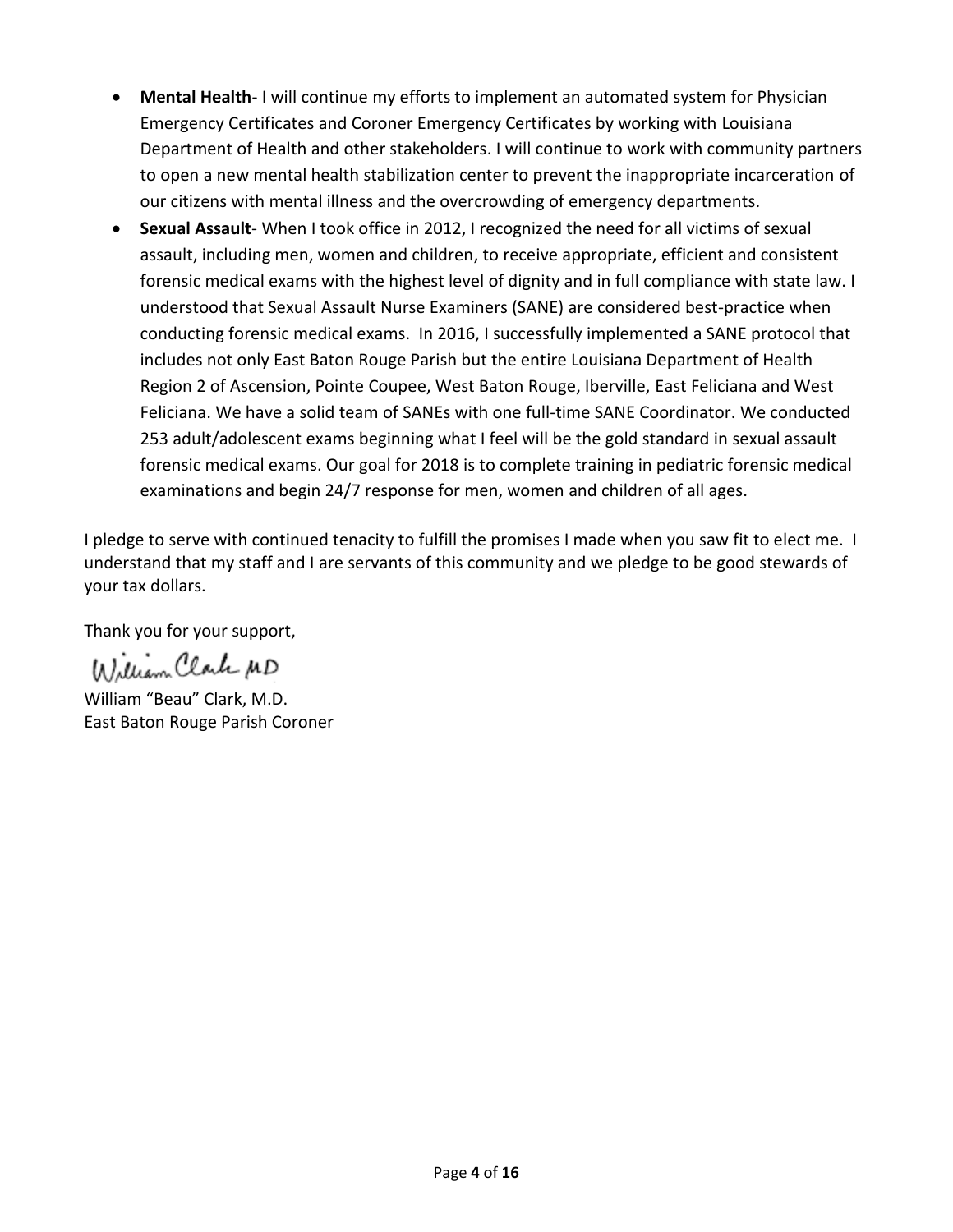# <span id="page-4-0"></span>**About the Coroner's Office**



Qualifications for coroners are set by individual states and counties/parishes in the U.S. and vary widely. In many jurisdictions, little or no training is required, even though a coroner may overrule a forensic pathologist in naming a cause of death. Because of the differences between jurisdictions, the terms "coroner" and "medical examiner" are defined differently from place to place. In some places, stringent rules require that the medical examiner be a forensic pathologist. In others, the medical examiner must be a physician, though not necessarily a forensic pathologist or even a pathologist. General practitioners, obstetricians, and other types of physicians with no experience in forensic medicine have become medical examiners.

Local laws define the deaths a coroner must investigate, but most often include those that are sudden, unexpected, suspicious, violent, or have no attending physician. In some places in the United States, a coroner has other special powers, such as the ability to arrest the sheriff.

According to Louisiana Revised Statute 13:5701, in each parish, there shall be a coroner. Except for the parish of Orleans, he shall be elected at the gubernatorial election, shall serve for a term of four years, and shall take office and begin his term on the fourth Monday in March following an election. The coroner shall be a conservator of the peace. Louisiana Revised Statute 13:5704 states that the coroner shall be a physician licensed by the Louisiana State Board of Medical Examiners to practice medicine in the state of Louisiana. This requirement shall be waived in any parish in which no licensed physician qualifies to run for the office. Each coroner may appoint one or more deputy or assistant coroners to perform his duties. The tenure of the appointment shall be determined by the appointing coroner but shall not be longer than the coroner's term of office. The coroner shall be responsible for the acts of his deputy or assistant coroners.

The East Baton Rouge Coroner's Office is a governmental agency whose jurisdiction includes mental health investigation, medicolegal death investigation, forensic pathology services, and sexual assault investigations. The Coroner's Office is a state constitutional office and is funded by the East Baton Rouge City-Parish Government. William "Beau" Clark, M.D. was inaugurated as Coroner of East Baton Rouge Parish on March 26, 2012.

In the fall of 2015, Dr. Clark ran unopposed for a second term. He was sworn into office for this second term on March 11, 2016.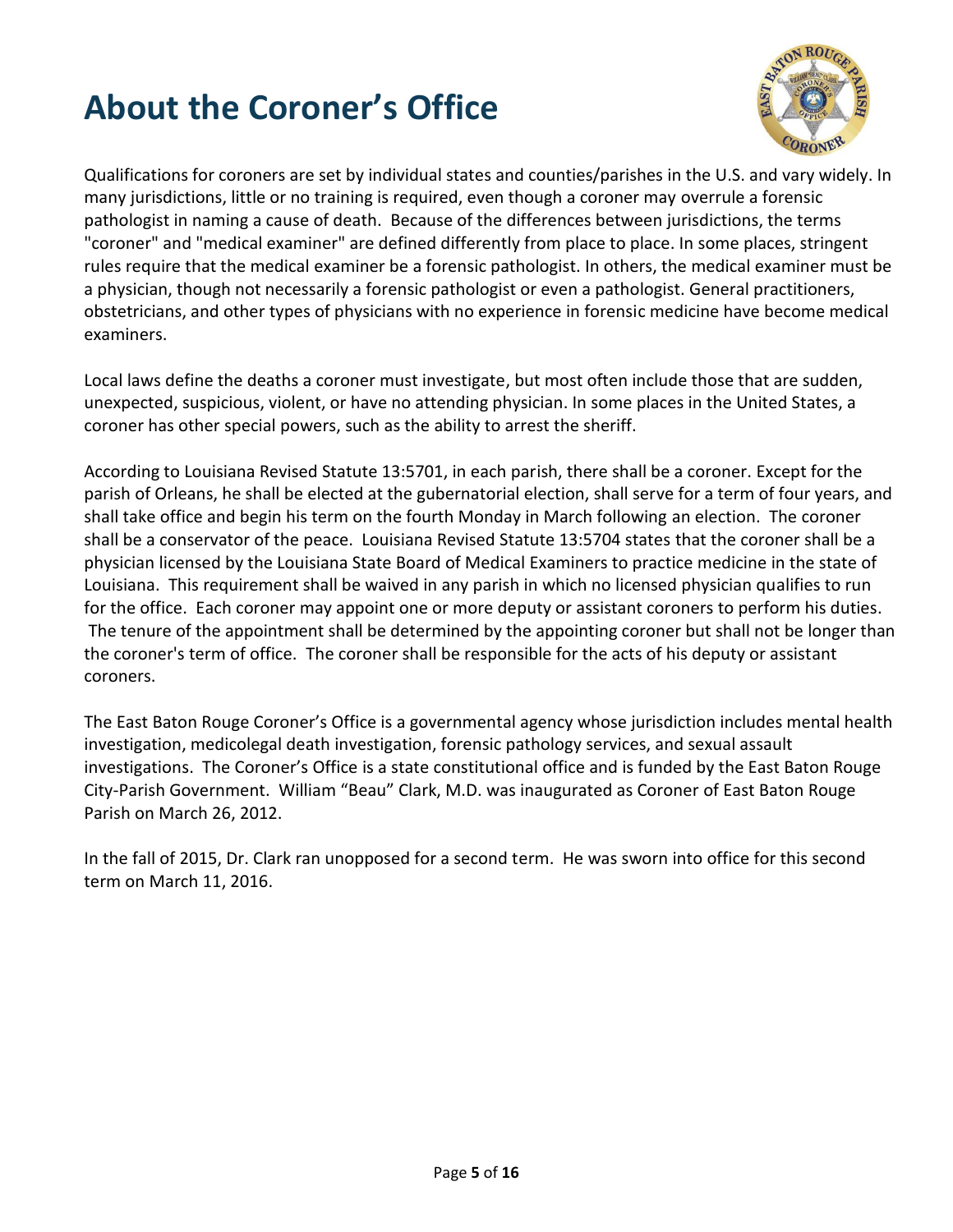# **2017 Organizational Chart**



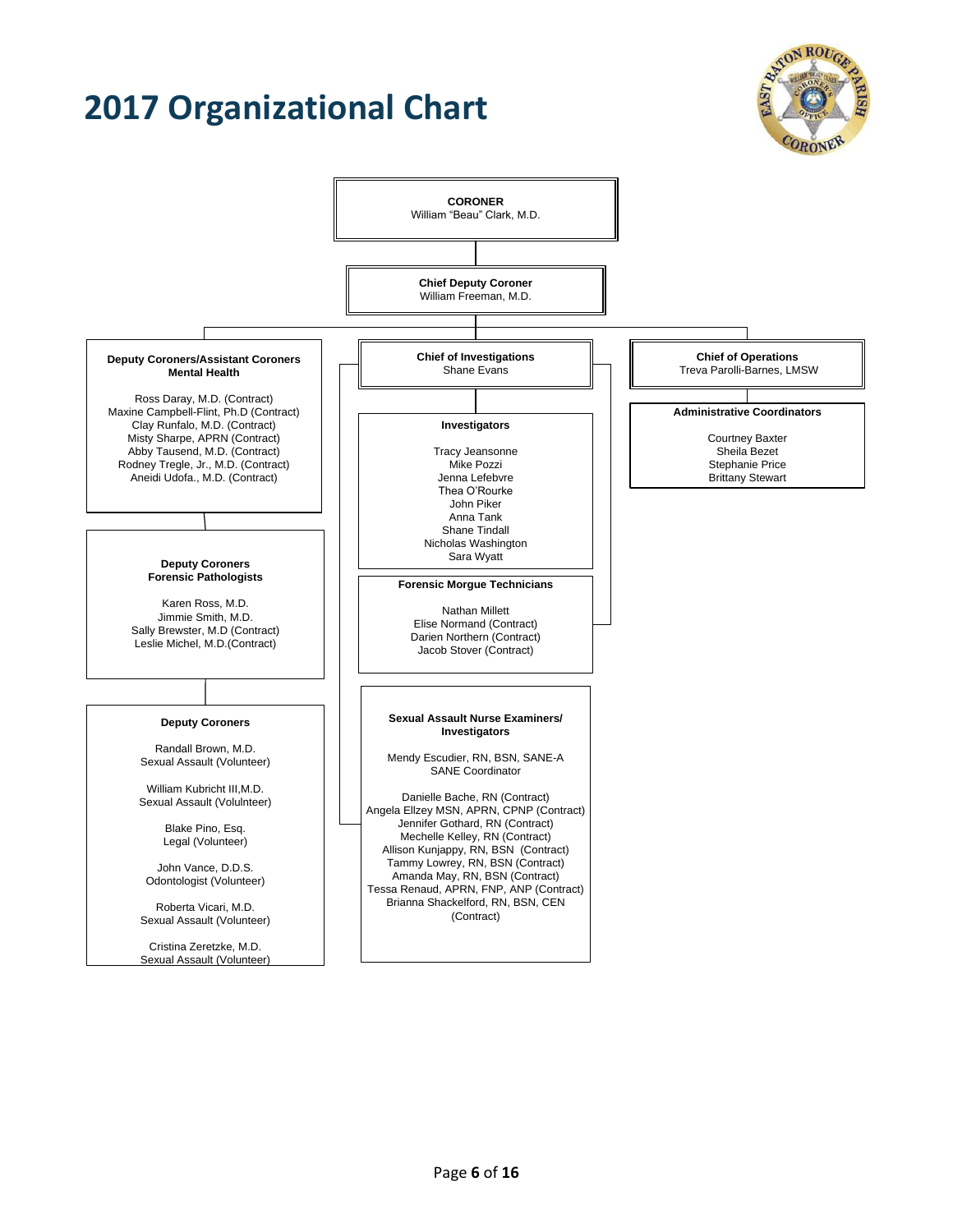# <span id="page-6-0"></span>**Accomplishments**



### <span id="page-6-1"></span>**Financial Management**

The approved 2017 operating budget was \$2,854,640. The amended 2017 operating budget was \$2,985,760. This increase was due to both increased revenues collected by optimizing all revenue sources and a general fund subsidy. The final 2017 expenditures totaled \$2,990,811.

#### **Between 2012 and 2017 we increased self-generated revenue (SGR) by 67%. We continue to be fiscally responsible by pursuing all possible revenue sources.**



#### <span id="page-6-2"></span>**Graph 1: Self-Generated Revenue 2013-2017**

#### <span id="page-6-3"></span>**Graph 2: Self-Generated Revenue versus Taxpayer Contribution 2013-2017**

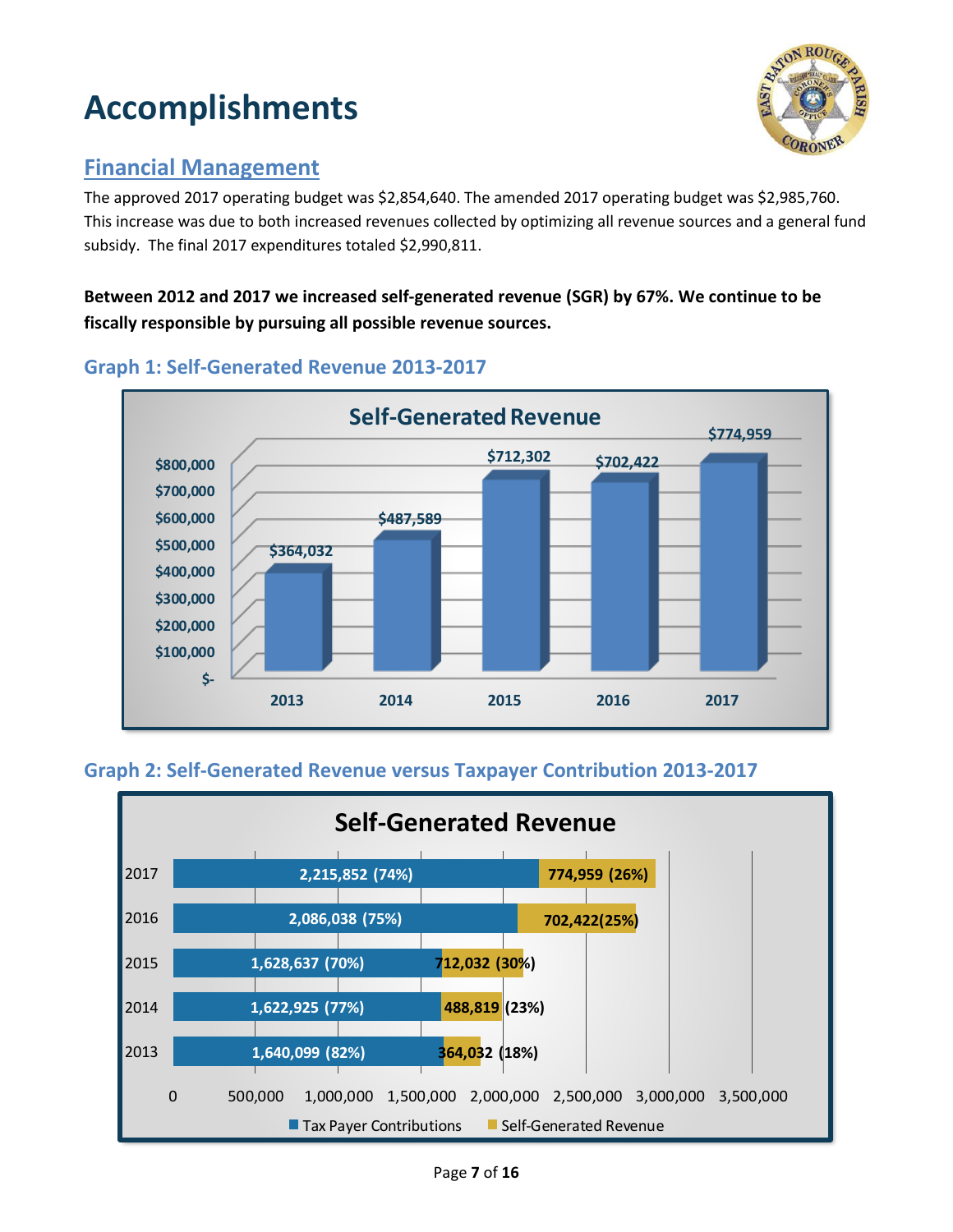### <span id="page-7-0"></span>**Mental Health**

We recognize the emotional needs of the survivors of those who have died. We continued to collaborate with the Crisis Intervention Center and with the Baton Rouge Children's Advocacy Center to provide resources to the families who have suffered a traumatic loss. Traumatic loss can be defined as any manner of death including: accident, homicide, suicide, infant death, unexpected, and natural. We recognize the need for more expansive mental health resources. During 2017, we worked with individual community stakeholders along with the Baton Rouge Area Foundation and Capital Area Human Services District to develop a plan for a new mental health stabilization center to prevent inappropriate incarceration of our citizens with mental illness and the overcrowding of emergency departments and in 2018 we will continue these efforts.

#### <span id="page-7-1"></span>**Sexual Assault**

The Coroner's Office continued to enjoy a cooperative, invaluable relationship with members of the Sexual Assault Response Team (SART) including other agencies such as, the Sexual Trauma Awareness and Response Advocacy Center (STAR), the Baton Rouge Children's Advocacy Center, local law enforcement agencies, the East Baton Rouge Parish District Attorney's Office, surrounding hospitals, and the Louisiana State Police Crime Lab. We succeeded with our efforts to redirect the assignment of collecting forensic evidence regarding sexual assault in this parish to the Coroner's Office. We again requested a budget increase to add Sexual Assault Nurse Examiners to our staff and were successful. We worked with Region 2 agency stakeholders and developed and implemented a sexual assault response protocol that includes Sexual Assault Nurse Examiners.

#### **Investigations**

In 2017, the Coroner's Office investigated:

- <span id="page-7-2"></span>• 124 homicides compared to 84 in 2016
- 45 deaths related to heroin in comparison to 34 deaths in 2016
- 66 non-heroin overdoses as compared to 55 in 2016
- 7 infant deaths related to an unsafe sleeping environment compared to 17 in 2016
- 58 deaths related to suicide in comparison to 47 in 2016

<span id="page-7-3"></span>*See Graph 3: 2017 Coroner's Death Cases*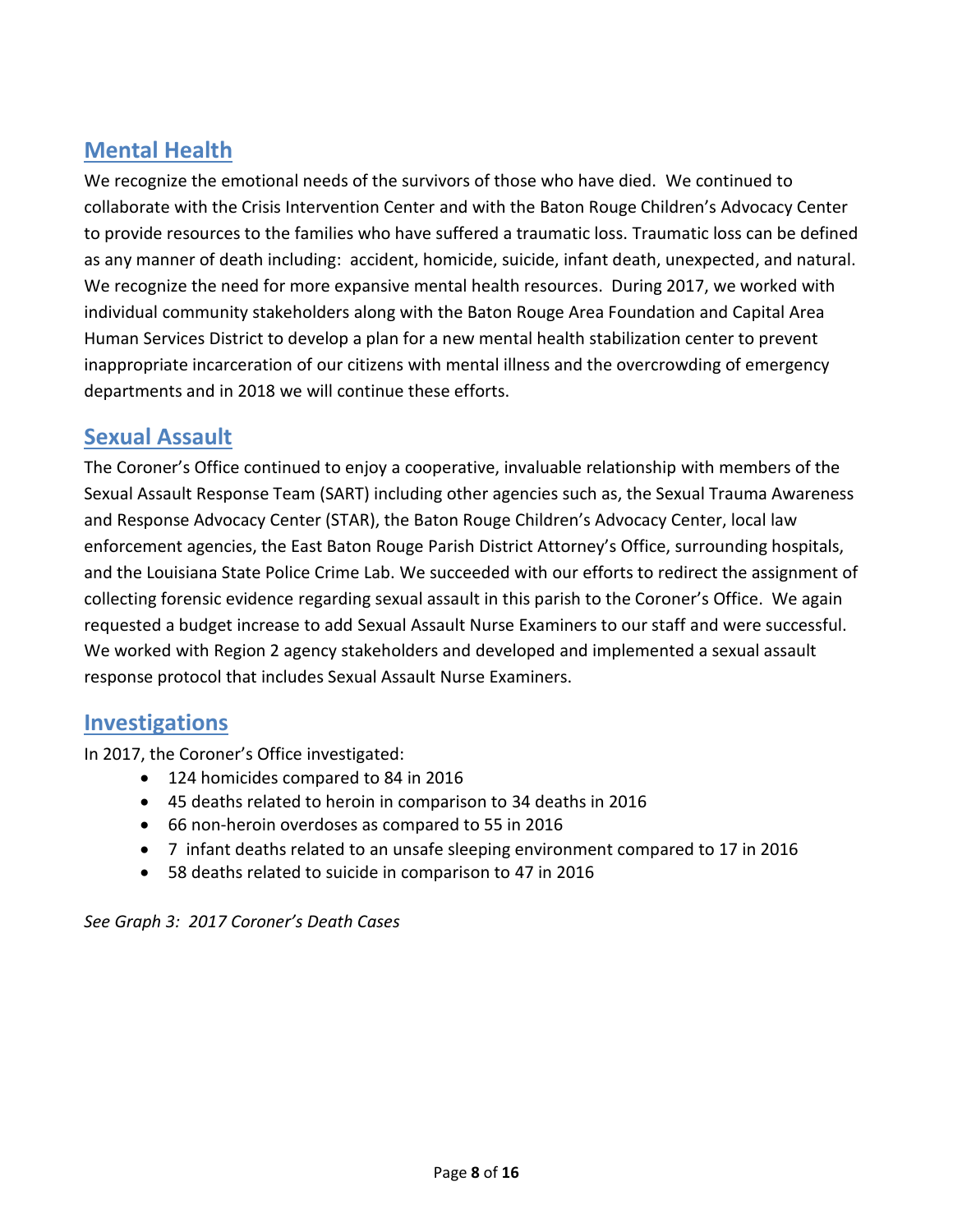### **Public Relations**

Dr. Clark presented education and information to the following Community Partners in 2017:

- Woman's Hospital Baby Grand "Back to Sleep and the ABC's of Safe Sleeping".
- Behavioral Health Constituency Presentation
- Crisis Intervention Training
- Public Defender Presentation
- Honoring and Remembering Ceremony
- Celebrity Waiter Baton Rouge Children's Advocacy Center
- DHH Presentation regarding Heroin Deaths in the Capital Region
- LSU Health Unit Mental Health Presentation
- St. Michaels High School Career Day
- Thanksgiving Service for Light and Sight
- Forum 35 Lunch and Learn
- Kiwanis Club
- Oschner's Lifetime Learning Institute through LSU
- Louisiana Association of Drug Free Communities
- Louisiana Hospital Association
- Bocage Rotary Club
- Louisiana State Medical Society "Safe Opioid Event"
- Louisiana Public Broadcasting
- Better Business Bureau of South Central Louisiana
- Louisiana Department of Health "Opioid Epidemic Symposium"
- Our Lady of the Lake Physician's Assistant Students
- Louisiana Fatality, Search and Recovery Team
- Prevent Child Abuse Louisiana "Pinwheels for Prevention"
- Better Business Bureau of South Central Louisiana
- Mental Health Association "Beat the Odds"
- Louisiana Worker's Compensation Educational Conference
- Path Forward for the ACC Discussion with Congressman Garret Graves
- National Association of Social Workers Conference
- St. Luke School Active Shooter Training
- STAR Champions of Change
- Louisiana Public Broadcasting Round Table Discussion Opioids
- Baton Rouge Press Club
- Louisiana Academy of Family Physician
- International Assoc. of Chiefs of Police- Improving Police Response to Mental Illness
- Louisiana Geriatric Association
- Saint Francisville Rotary Club
- LSU Public Safety Day
- Louisiana Department of Insurance
- American Health Lawyer's Association
- Annual Recovery Day Event
- Louisiana Academy of Physician Assistance Conference
- Baton Rouge Retired Social Workers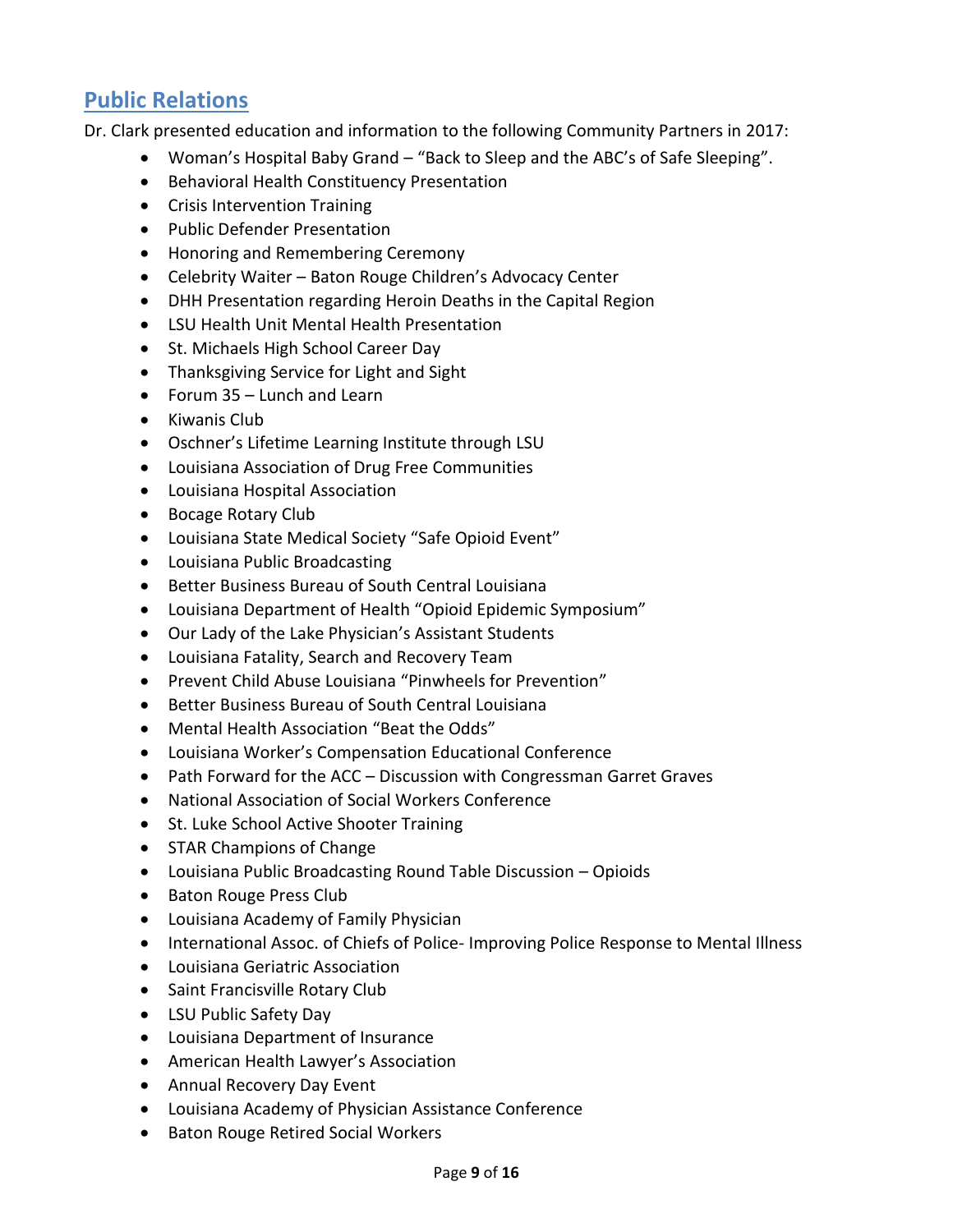- Louisiana Primary Care Association Conference
- Broadmoor Methodist Church
- Louisiana Department of Justice
- Louisiana Attorney General's Office
- Mayor's Health City Initiative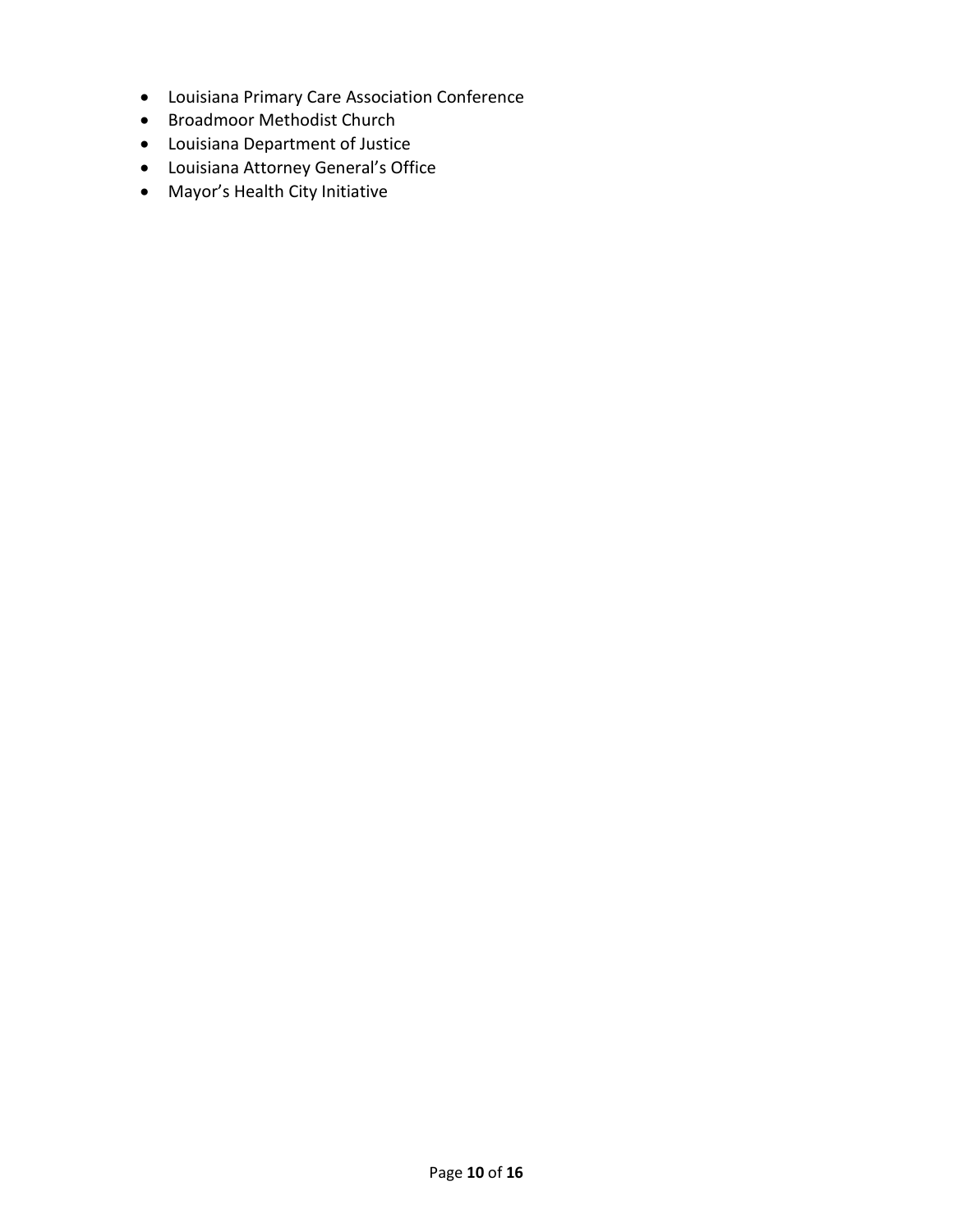## <span id="page-10-0"></span>**Community Programs and Partnerships**

### <span id="page-10-1"></span>**Board and Committee Participation**

Dr. Clark actively participated in the following local, regional, and statewide boards and committees:

- Louisiana Organ Procurement Agency (LOPA), Coroner's Committee
- Baton Rouge Regional Eye Bank
- Sexual Trauma Awareness and Response Center (STAR)
- State of Louisiana Child Death Review Panel
- State of Louisiana Regional Maternal and Child Health, Fetal Infant Mortality Review and Child Death Review Case Review Team
- Crisis and Intervention, Local Outreach to Suicide Survivors (LOSS)
- Capital Area Health and Human Services Collaborative and the Mental Health Court
- Louisiana Behavioral Health Coalition
- Baton Rouge Victims Crime Unit
- The East Baton Rouge Parish Mayor's Office of Homeland Security & Emergency Preparedness
- State of Louisiana Healthcare Emergency Preparedness Coalition for Region 2 Hospitals
- Past President of the Capital Area Medical Society
- President of the Louisiana State Medical Society
- Louisiana Coroners Association First Vice President
- Bridge Center Board
- HCR 129 Task Force
- Baton Rouge Community College criminal Justice Advisory Board

### <span id="page-10-2"></span>**Key Business Partnerships**

The East Baton Rouge Parish Coroner's Office continues to partner with the many entities to initiate and improve relationships to better serve the citizens of East Baton Rouge Parish.

### <span id="page-10-3"></span>**Educational Partnerships**

The East Baton Rouge Parish Coroner's Office partnered with the following institutions to educate students and citizens in the area of death investigation, forensic science and mental health:

- Louisiana State University
- Southern University
- Our Lady of the Lake School of Nursing
- Central High School Sports Medicine Program
- East Baton Rouge Parish Emergency Medical Services Program
- Baton Rouge Community College
- East Baton Rouge Parish Fire Department Recruitment Trainees
- St. Michael the Archangel High School Forensic Science Program
- Episcopal High School
- Our Lady of the Lake Regional Medical Center
- Zachary High School Medical Program
- St. Joseph's Academy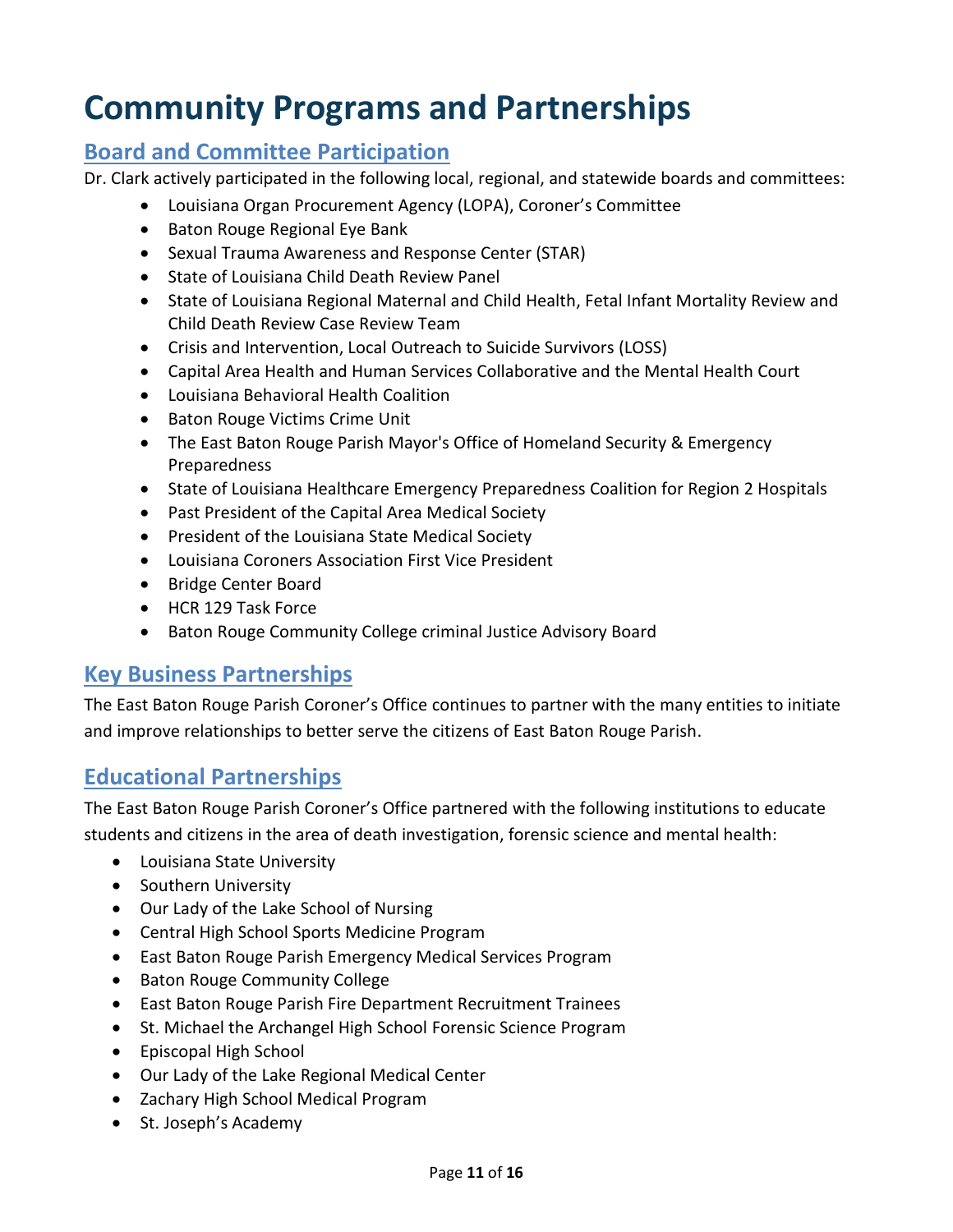# <span id="page-11-0"></span>**Statistical Information**

### <span id="page-11-1"></span>**Investigations**

| <b>Type of Investigation</b>                        | 2015           | 2016           | 2017         |
|-----------------------------------------------------|----------------|----------------|--------------|
| Number of Coroner's Death Cases                     | 3153           | 3311           | 3502         |
| <b>Number of Bodies Transported</b>                 | 385            | 337            | 421          |
| <b>Number of Scene Responses</b>                    | 884            | 944            | 992          |
| Number of Toxicology Analysis Performed             | 558            | 624            | 672          |
| Number of Histology Analysis Performed              | 156            | 77             | 47           |
| <b>Number of Cremation Permits Issued</b>           | 1126           | 1234           | 1300         |
| <b>Number of Pauper Cremations Facilitated</b>      | 44             | 26             | 80           |
| <b>Number of Unidentified Bodies</b>                | $\overline{0}$ | $\overline{0}$ | $\mathbf 0$  |
| Number of East Baton Rouge Parish Autopsies         | 248            | 208            | 235          |
| <b>Number of Regional Autopsy Program Autopsies</b> | 221            | 223            | 220          |
| <b>Number of Exhumations</b>                        | $\mathbf{1}$   | $\overline{0}$ | $\mathbf{1}$ |
| Number of Sexual Assault Forensic Exams             | N/A            | 148*           | 253 **       |
| <b>Total Referrals to LOPA</b>                      | 298            | 337            | 427          |
| <b>Total Organ and Tissue Donations</b>             | 57             | 60             | 52           |
| Total of Enhanced Lives from Organ/Tissue           | 2730           | 2870           | 2590         |
| <b>Total Cornea Donations</b>                       | 44             | 47             | 52           |
| <b>Total Prescriptions Donated</b>                  | 82,429         | 95,384         | 82,116       |
| <b>Continuing Tutorships</b>                        | 5              | 9              | 10           |

*\*SAFE Adults Only Beginning February 27, 2016*

*\*\*SAFE Adults/Adolescents Only*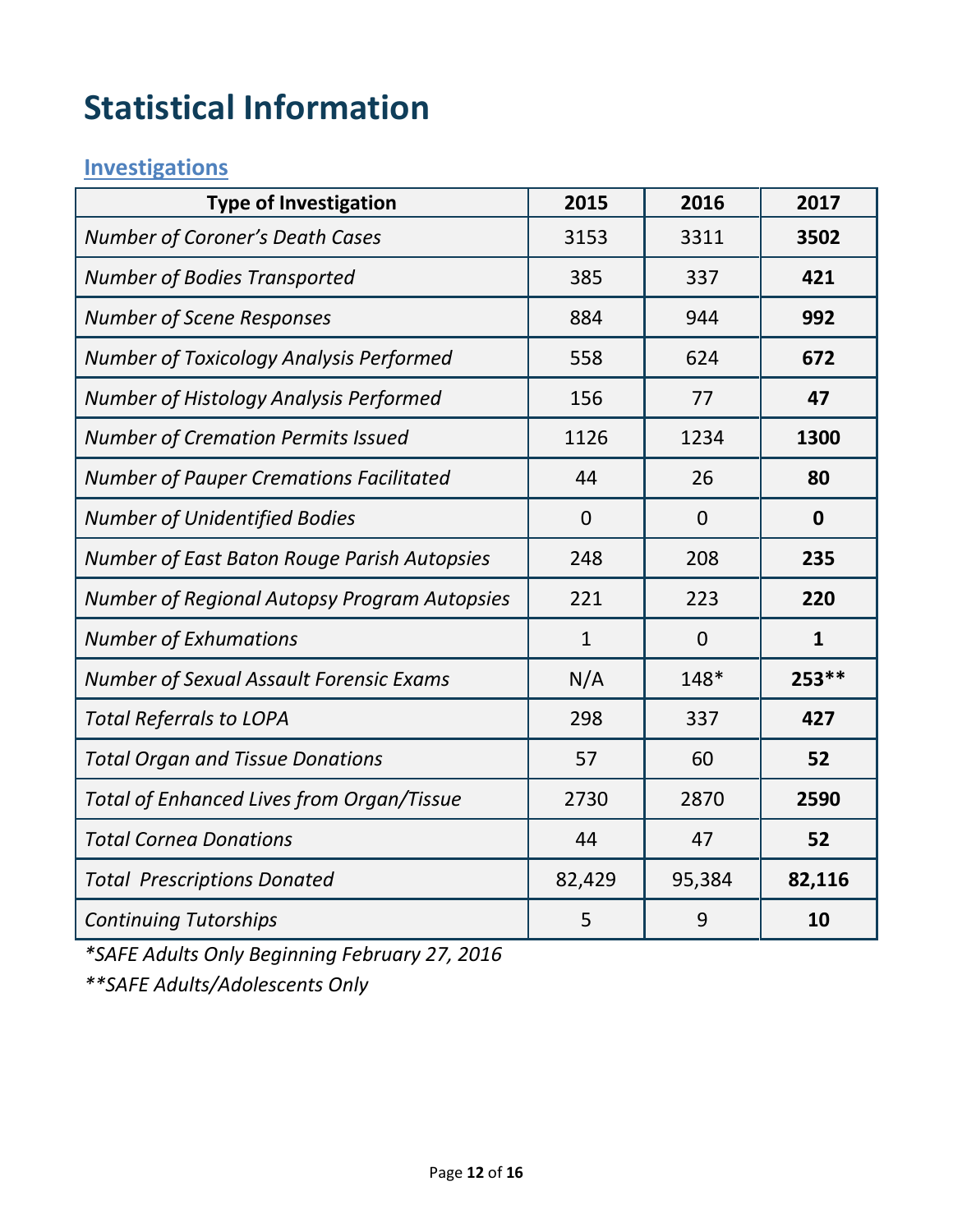#### <span id="page-12-0"></span>**Graph 3: 2017 Coroner's Death Cases**

Compared to 2016 data, there were 5 more accidental deaths investigated in 2017. Suicides increased in 2017 by 11. Natural deaths increased by 132 and homicides increased by 40. The number of undetermined cases decreased. Overall, the Coroner's Office investigated more deaths in 2017.



#### <span id="page-12-1"></span>**Graph 4: 2017 Coroner's Cases by Gender and Race**

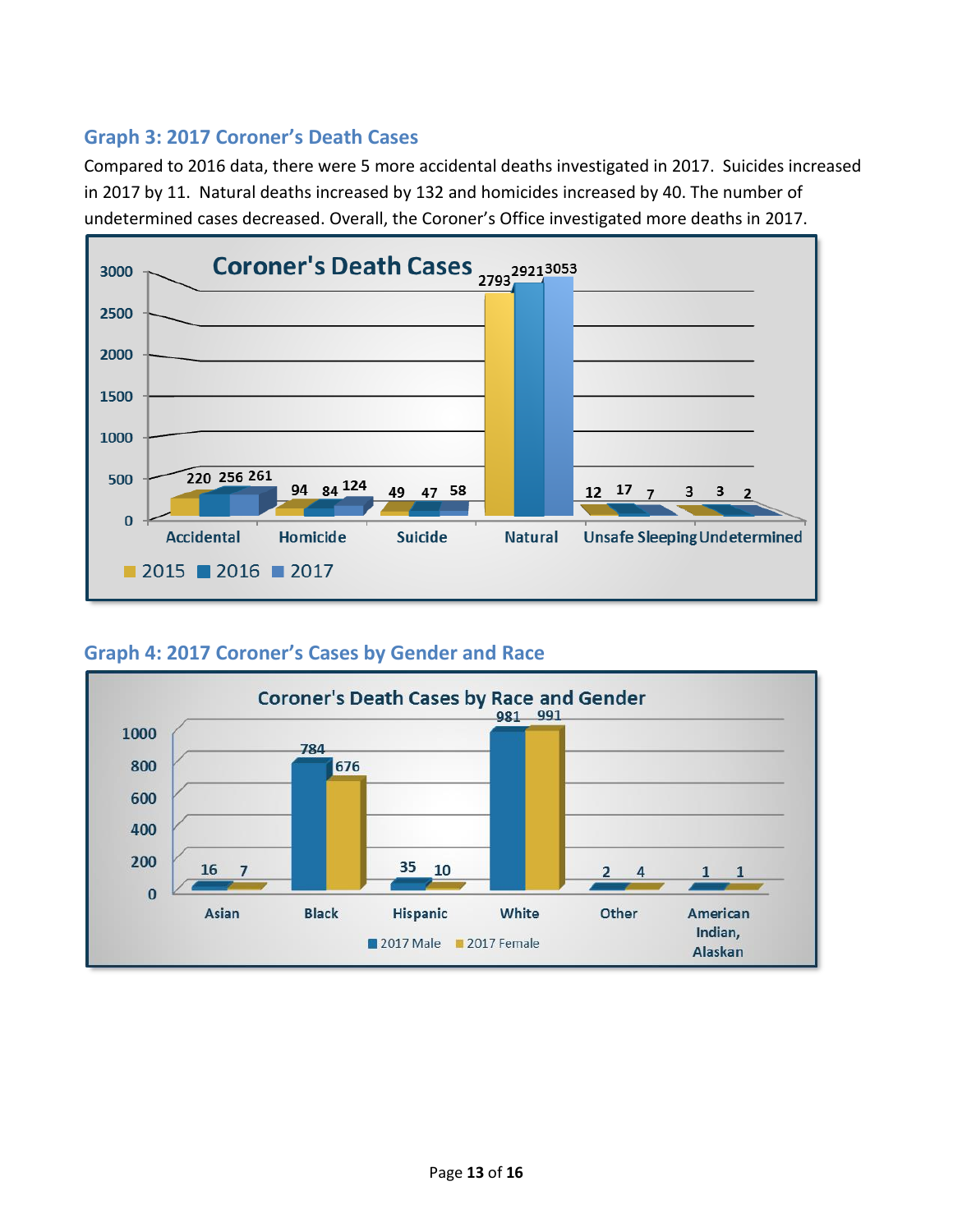

#### <span id="page-13-0"></span>**Graph 5: 2017 Failure to Report Coroner Death Cases**

<span id="page-13-1"></span>**Graph 6: 2017 Louisiana Organ Procurement Agency Organ and Tissue Donations**

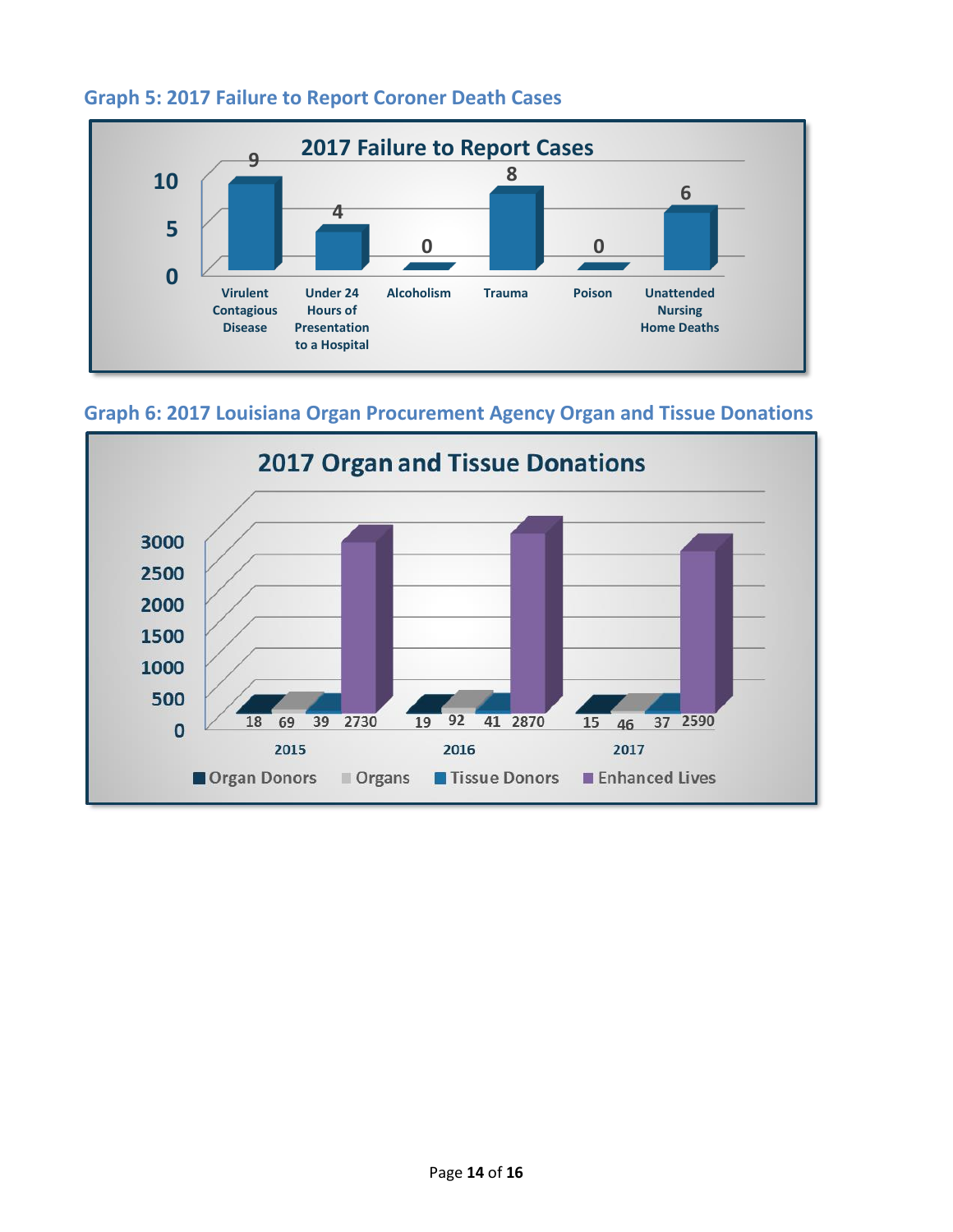

### <span id="page-14-0"></span>**Graph 7: 2017 Baton Rouge Eye Bank Cornea Donations**